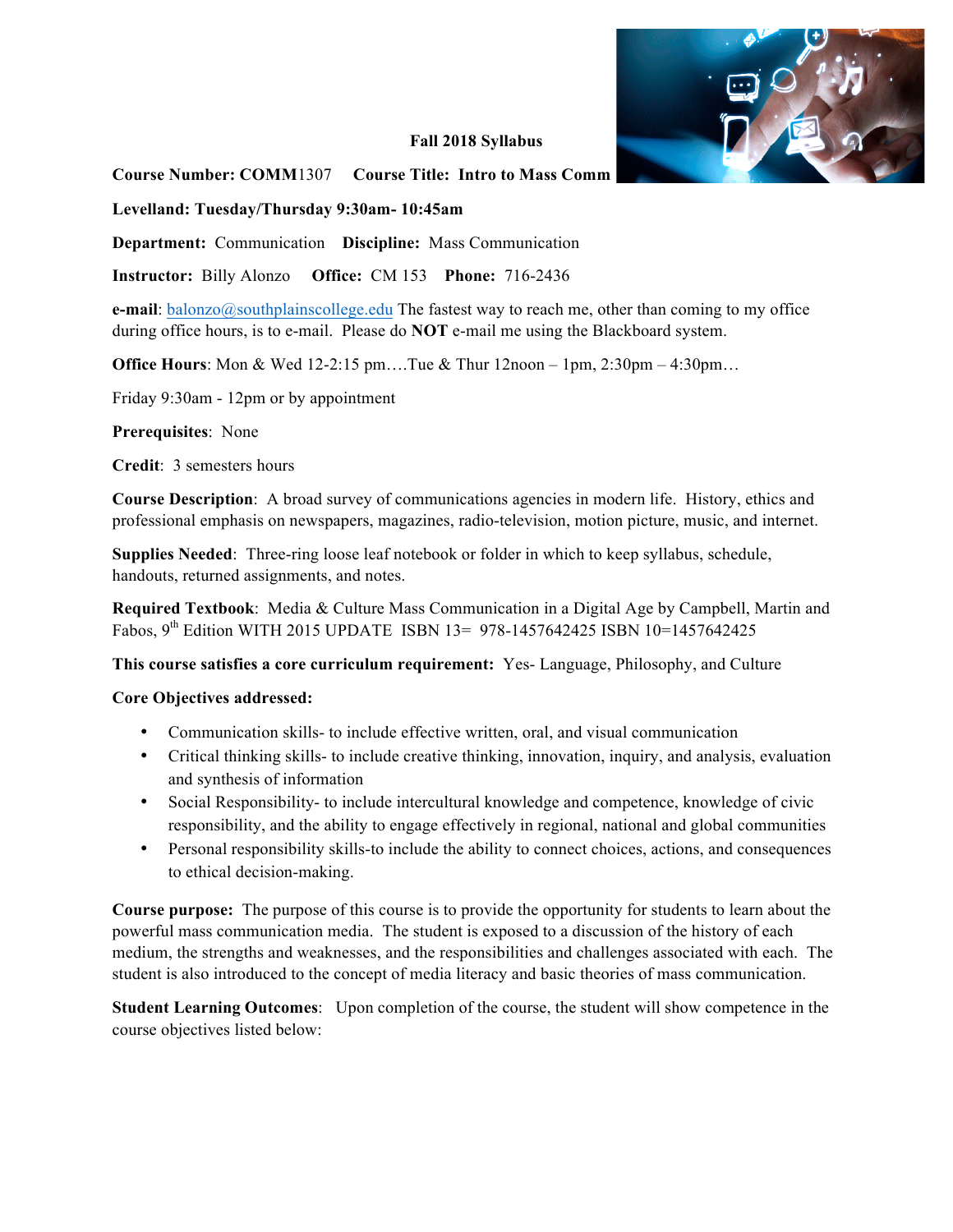From Lecture:

- 1. Analyze dimensions of individual media use
- 2. Demonstrate an understanding of the concept of media literacy
- 3. Understand basic history of common media forms such as radio and television; demonstrate ability to relate past to present
- 4. Demonstrate a mastery of blogging
- 5. Identify and analyze the function of various communication theories as they apply to advertising
- 6. Identify the impact and relevance of social media
- 7. Understand the concepts of public relations
- 8. Understand issues related to a current definition of news and journalism
- 9. Understand concepts of ethics as they pertain to mass media; demonstrate ability to balance factors and concerns

## **Course Requirements:**

From Lecture:

- a. Read the assigned chapters in the textbook
- b. Attend all lectures
- c Take notes in class
- d. Participate in class discussions
- e. Participate in class online discussions
- f. Participate in blogging assignments
- g. Complete assigned outside reading material and homework
- h. View audiovisual materials on selected topics
- i. Use computer software in the lab and/or classroom as it is assigned
- j. Complete the exams on the assigned dates

**Course Evaluation**: Students' grades in this class will be determined by the following:

1000 points are available for the final grade.

 $900 - 1000 = A$  $800 - 899 = B$  $700 - 799 = C$  $600 - 699 = D$ Below  $600 = F$ 

Points are earned as follows:

Participation - 100 points (See grid)

Class Blog - 75 points

{3 original posts about an assigned topic worth 25 points each}

Media Diary – 100 points

Classwork and Homework assignments - 325 points

4 Exams at 100 points each = 400 points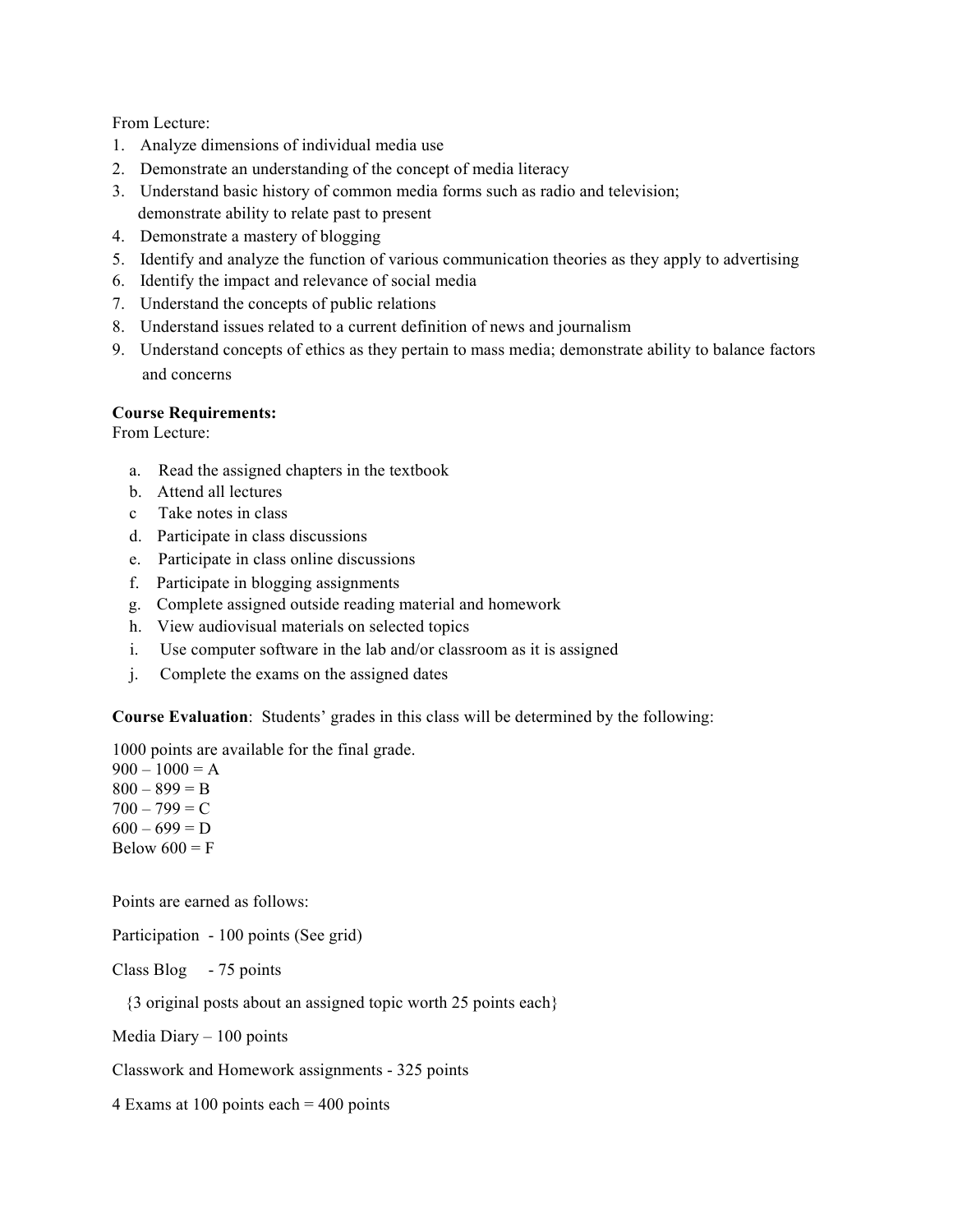**Sometimes the final number of points available for the course will not reach the 1000 mark or it will exceed it. If either is the case, the scale will be recalibrated and you will be notified.**

**Attendance and Tardiness Policy**: Attendance in this class is required**.** Please keep the tardiness to a minimum because it is disruptive to class. There is a lot of classwork in this class that counts toward your final grade. Some of it cannot be made up. I generally do not allow exams to be made up. In the event that a makeup exam is allowed, the highest grade available on it will be an 89.

Regardless of the reason for your absence, it is your responsibility to find out what work you missed, ask whether it can be made up, and if so when it will be due. *Students with more than 4 absences in a row will be dropped from the class with an F or X without further warning. If a student misses more than 4 classes \*throughout the semester\*, I consider that number to be "excessive" and reserve the right to drop the student with an X or an F.*

# **ADA Statement**

Students with disabilities, including but not limited to physical, psychiatric, or learning disabilities, who wish to request accommodations in this class should notify the Disability Services Office early in the semester so that the appropriate arrangements may be made. In accordance with federal law, a student requesting accommodations must provide acceptable documentation of his/her disability to the Disability Services Office. For more information, call or visit the Disability Services Office at Levelland (Student Health & Wellness Office) 806-716-2577, Reese Center (Building 8) 806-716-4675, or Plainview Center (Main Office) 806-716-4302 or 806-296-9611.

**Campus Concealed Carry Statement**- Texas Senate Bill - 11 (Government Code 411.2031, et al.) authorizes the carrying of a concealed handgun in South Plains College buildings only by persons who have been issued and are in possession of a Texas License to Carry a Handgun. Qualified law enforcement officers or those who are otherwise authorized to carry a concealed handgun in the State of Texas are also permitted to do so. Pursuant to Penal Code (PC) 46.035 and South Plains College policy, license holders may not carry a concealed handgun in restricted locations. For a list of locations, please refer to the SPC policy at:

(http://www.southplainscollege.edu/human\_resources/policy\_procedure/hhc.php)

Pursuant to PC 46.035, the open carrying of handguns is prohibited on all South Plains College campuses. Report violations to the College Police Department at 806-716-2396 or 9-1-1.

**Diversity Statement**- In this class, the teacher will establish and support an environment that values and nurtures individual and group differences and encourages engagement and interaction. Understanding and respecting multiple experiences and perspectives will serve to challenge and stimulate all of us to learn about others, about the larger world and about ourselves. By promoting diversity and intellectual exchange, we will not only mirror society as it is, but also model society as it should and can be.